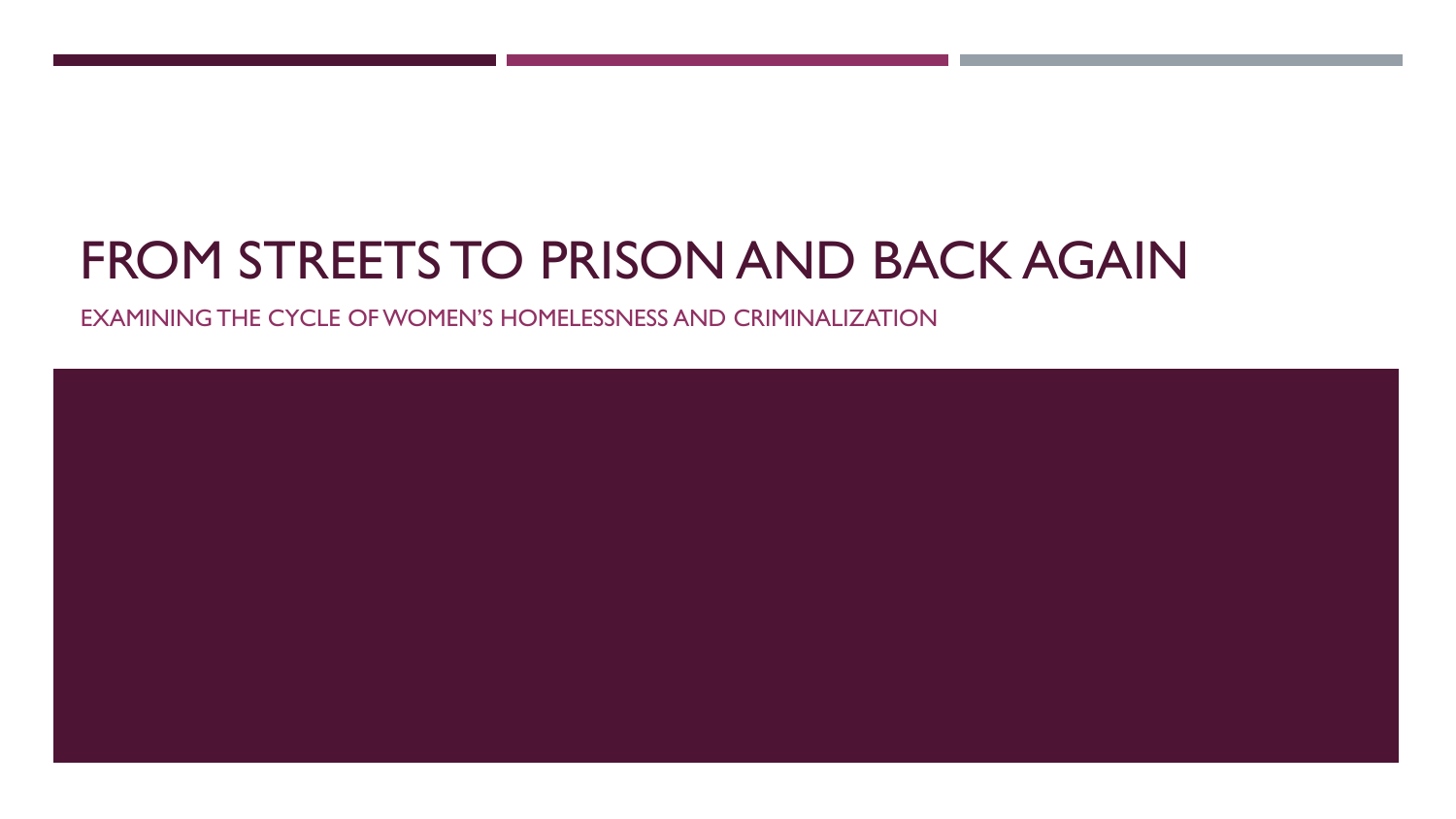## OVERVIEW OF OUR DISCUSSION POINTS

- **Factors of women's criminalization**
- **EX Connection to homelessness**
- **Joyce Kope House**
- **Risks and challenges for women experiencing homelessness and criminalization**
- **Important tools for working with criminalized women**
- **Prison and the hypocrisy of the reintegration mandate**
- **EXEC** Criminalized Canadians on the Homelessness agenda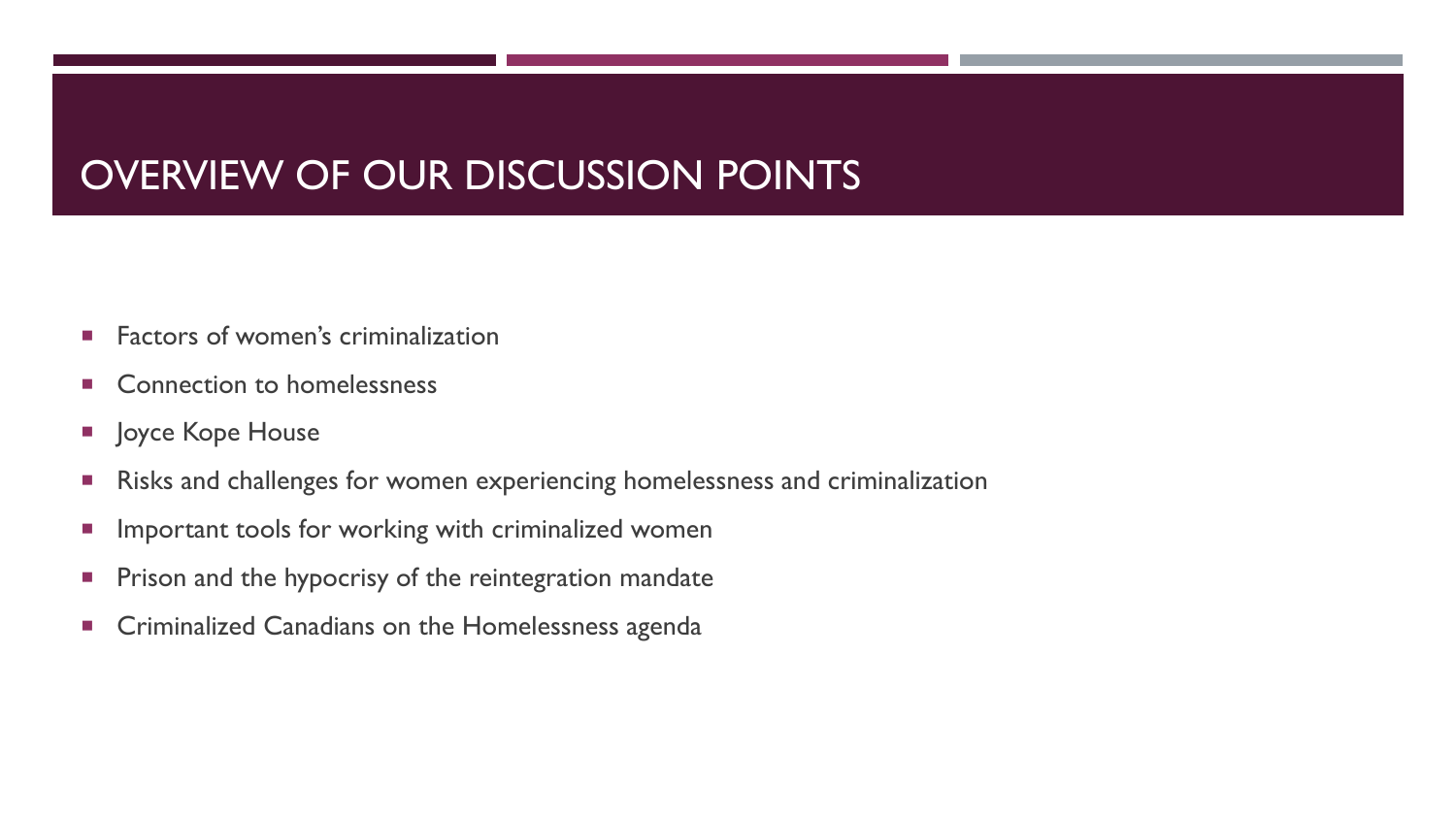### FACTORS OF WOMEN'S CRIMINALIZATION

- **Financial Instability**  Non-violent, property, and drug offences represent the majority of crimes for which women are convicted.
- **Intimate Partner Violence** The serious violent crimes for which women are charged and convicted must be appropriately contextualized. Overwhelmingly, the actions of women in these contexts are defensive or otherwise reactive to violence directed at themselves, their children, or another third party.
- **Job Insecurity** -Approximately 66% of provincially sentenced women and 78% of federally sentenced women were unemployed at the time of their admission to prison.
- **Abuse** -85% of federally sentenced women have a history of physical abuse, while 68% have a history of sexual abuse. This rate increases to 90% for Indigenous women.
- **Mental Health** –An estimated one in three women (29%) entering prison are diagnosed with mental health issues.
- **Addictions** According to the Correctional Investigator, more than 50% of women in prison report a current or previous addiction. Researchers estimate that more than 90% of women in prisons have used substances.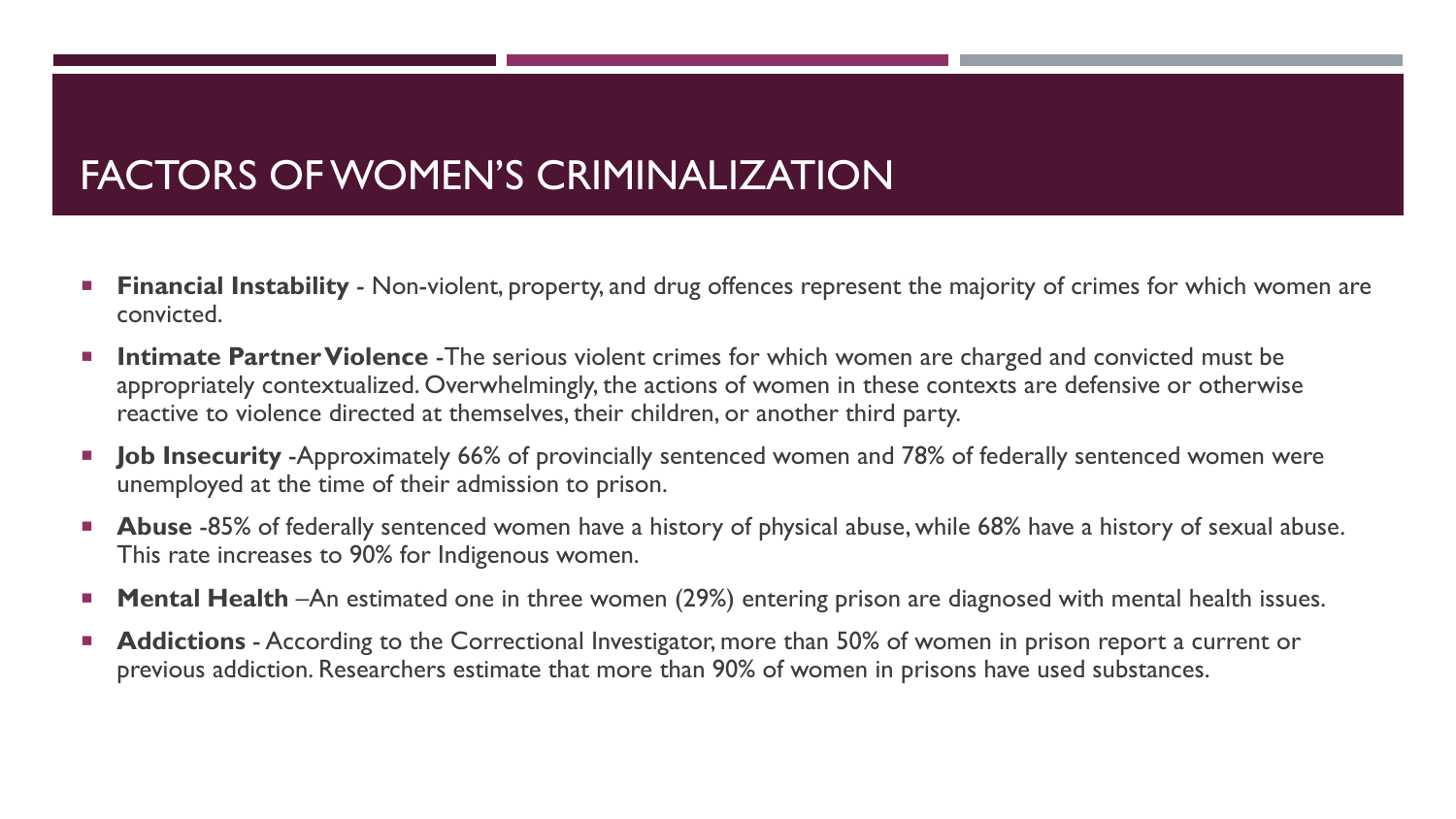## FACTORS CONTRIBUTING TO WOMEN'S HOMELESSNESS

- **Financial Instability –** Poverty reduces options for a woman may stem from her partner withholding wages, work absences due to abuse, low wages, precarious employment. Women earn less in proportion to men and are more likely to experience poverty and struggle with financial independence.
- **Intimate Partner Violence-** Impacts of abuse and other stressors compromise a woman's search for housing when leaving violence. Finding housing is stressful at the best of times. However, women experiencing IPV are trying to find housing while navigating the obstacles and risks generated by an abusive partner, such as threats against her and her children, stalking, withholding of money, and destruction of property.
- **Job Insecurity –** A major structural determinant for homelessness is job insecurity, low wages, difficulty accessing social assistance, maintaining employment due to childcare or illness (women's and child's).
- **Abuse –** Historical patterns of abuse are replayed as women seek shelter options last after exploring often unsafe housing options with family, friends, wider social network which can lead to emotional and sexual exploitation which repeats the cycle of abuse and dependence as an adult.
- **Mental Health –** Mental health is a key factor contributing to women's homelessness however research is unclear as to whether it is a precursor or is exacerbated by the conditions of being homeless. Regardless, mental health issues often make effective and consistent delivery of programs and supports difficult and challenging. This is only compounded by the lack of mental health supports and treatments that are accessible and consistent for women.
- **Addictions –** Due to high rates of trauma, sexual violence and abuse the use of drugs and alcohol as a means of self- medication often make retaining housing a challenge and contribute to the homelessness and criminalization of women.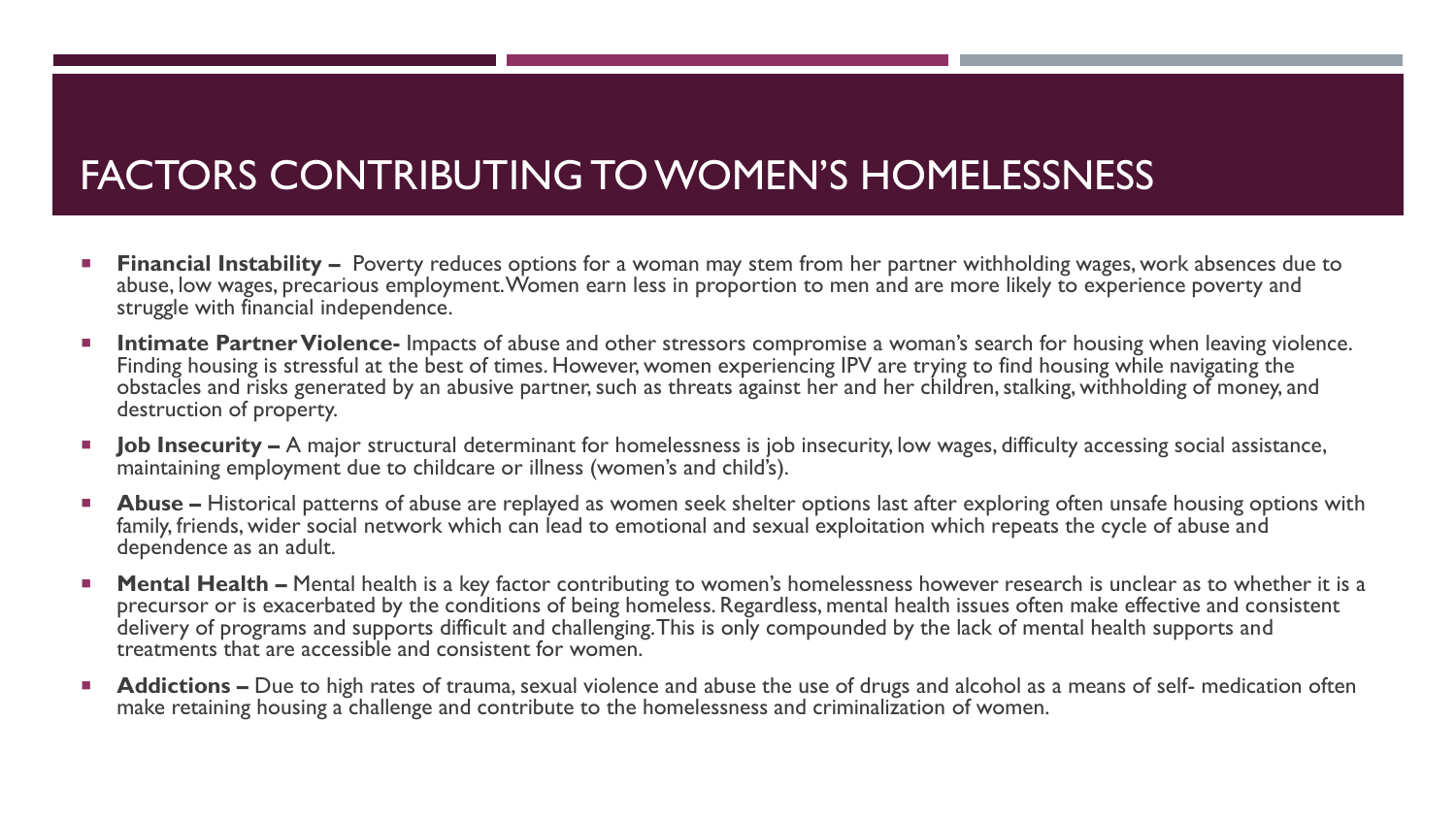# JOYCE KOPE HOUSE

- **Joyce Kope House Elizabeth Fry Society of Simcoe County** 
	- 27 bed safe residence and Community Residential Facility (halfway house) for federally and provincially sentenced women and women on bail who, without a supervised place of residence, would otherwise be held as prisoners.
- **Hybrid model 4 Beds Types:** 
	- Correctional Service Canada (CSC) 5 beds dedicated to women released on parole supervised by CSC.
	- **Ministry of Community Safety and Correctional Services 2 beds.**
	- Ministry of Attorney General (Bail Beds) 4 beds for women with mental health/substance use.
	- County of Simcoe 16 beds women experiencing homelessness.
- **511 admissions in 2017 with stays ranging from 1 day 365 days.**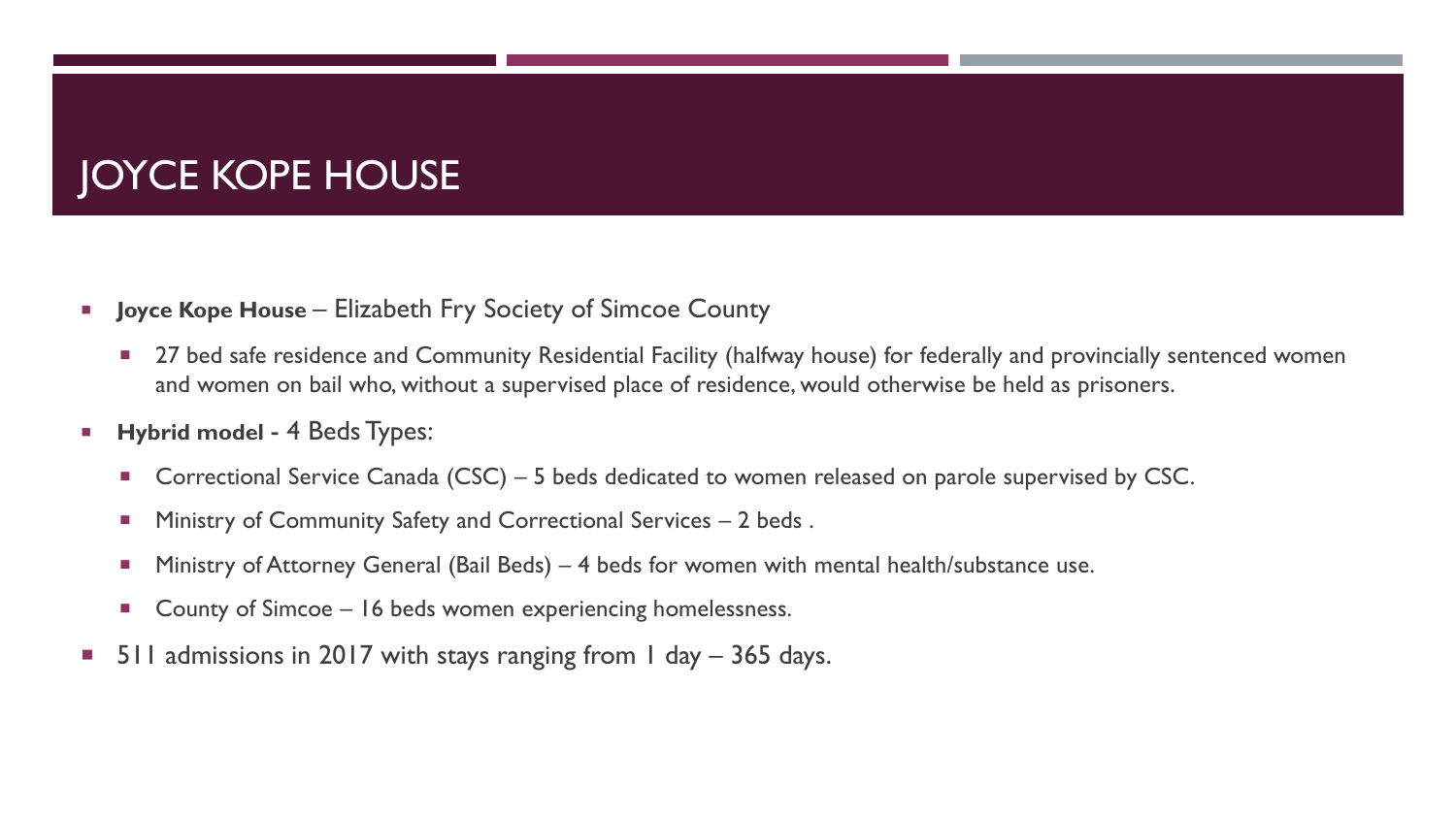## RISKS AND CHALLENGES FOR WOMEN EXPERIENCING HOMELESSNESS AND CRIMINALIZATION

- Cyclical experience of incarceration to homelessness and back again women experiencing homelessness are over policed and more likely to be criminalized.
- **Incarceration often leads to loss of housing for women: 51% of survey participants indicated that they had no** home to go to post incarceration. Lack of discharge planning leaves women without housing options and returning to community admitted into shelters and/or living rough.
- **Homelessness, shelter stays and living rough are not conducive to conditions of release, often leading to** additional charges and breach of conditions.
- Safety: increasingly women experiencing homelessness are subjected to sexual exploitation and are at a higher risk of sexual assault that the general population.
- Trauma associated to criminalization and imprisonment arrests and conditions of confinement often violate human rights.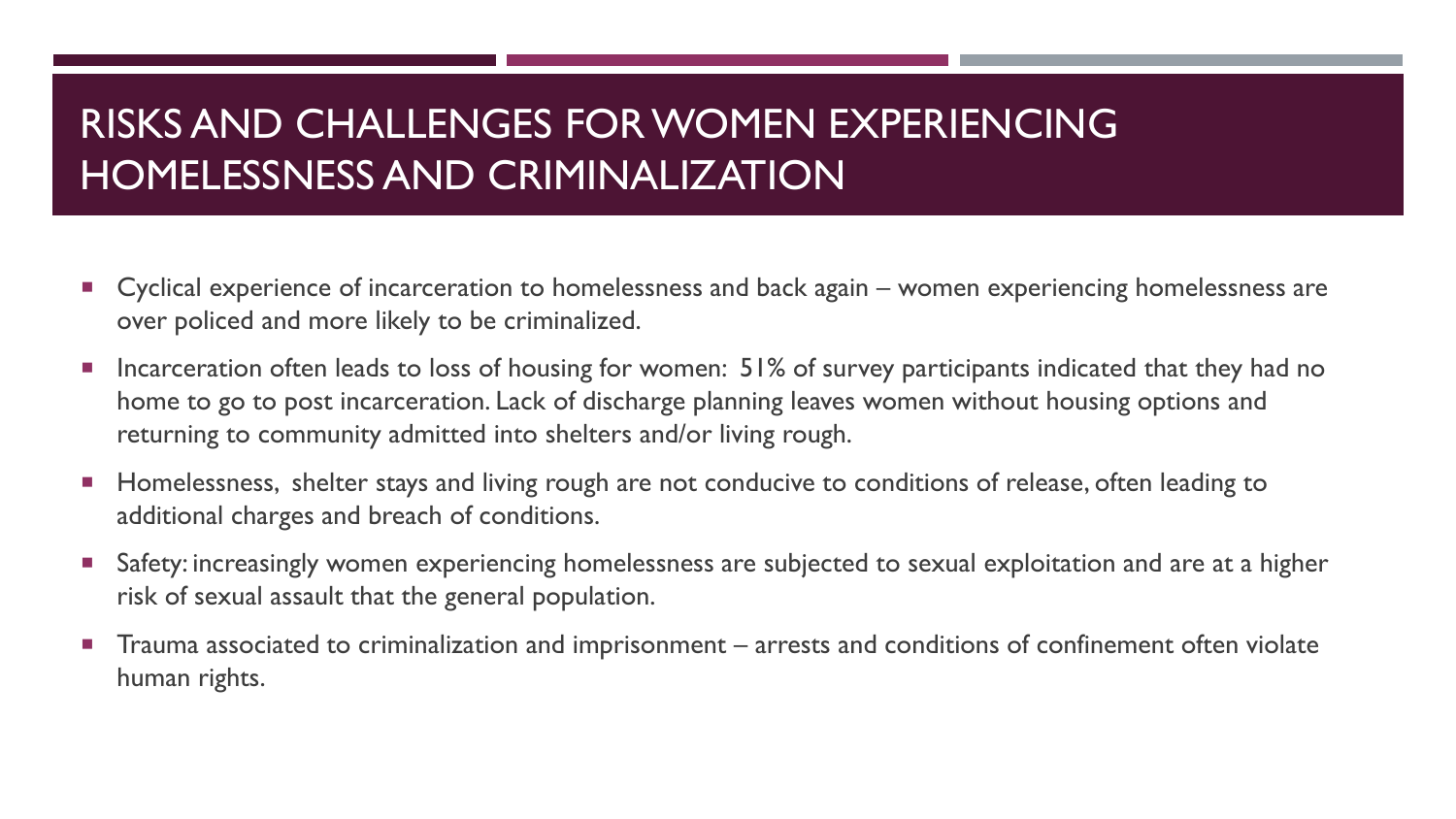# IMPORTANT TOOLS FOR WORKING WITH CRIMINALIZED WOMEN

- Prevention
	- Court and imprisonment diversion programs, community supervision and advocacy for less restrictive conditions.
	- $\blacksquare$  Shelter Diversion from intuitions and community.
- **E** Community Action
	- **Partnership with local housing support, Housing First and Rapid Rehousing Programs and institutional discharge planners.**
	- SAFE and affordable housing for women permanent, choice of what and where, autonomous, supported (if necessary), inclusive of family, private etc.
	- **Tiered and individualized case management based on needs assessments of each women.**
	- Trauma informed support Awareness of the IMPACT of a history trauma including trauma associated to arrest and imprisonment.
	- **Dubturally competent services that address needs and recognize barriers for marginalized and criminalized individuals and Cultural Cultural Cultural Cultural Cultural Cultural Cultural Cultural Cultural Cultural Cultural** communities, especially indigenous women and girls.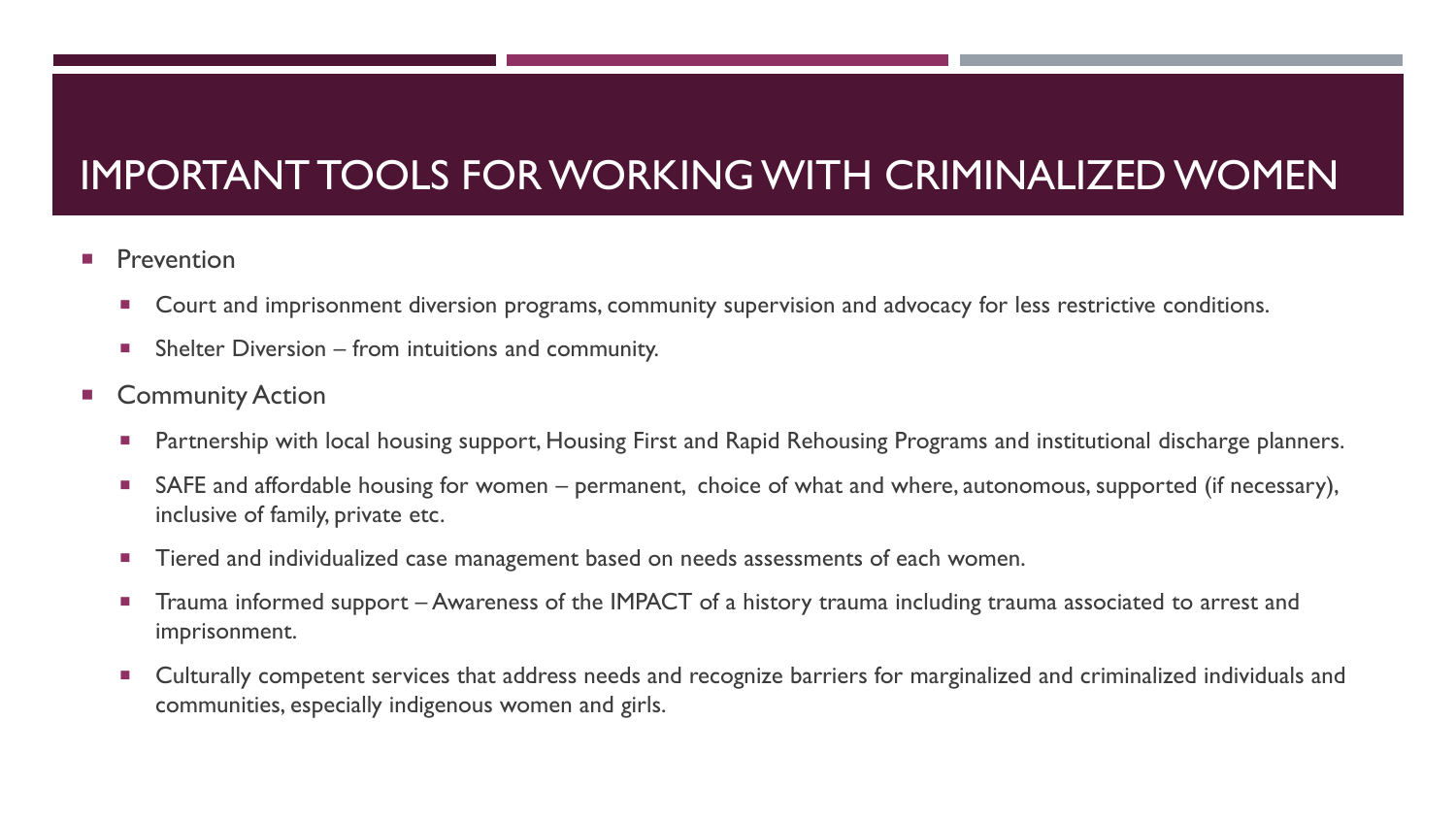#### PRISON AND THE HYPOCRISY OF THE REINTEGRATION MANDATE

- **Lack of government identification**
- Lack of pre-release support and preparation
- **Lack of access to medications or medical professionals for follow up and renewal**
- Lack of money (food, personal hygiene products, over the counter medications, transportation costs such as a bus pass)
- Barriers to securing employment (record checks)
- Barriers to securing housing (record checks, deposits)
- **Unrealistic restrictions on release conditions**